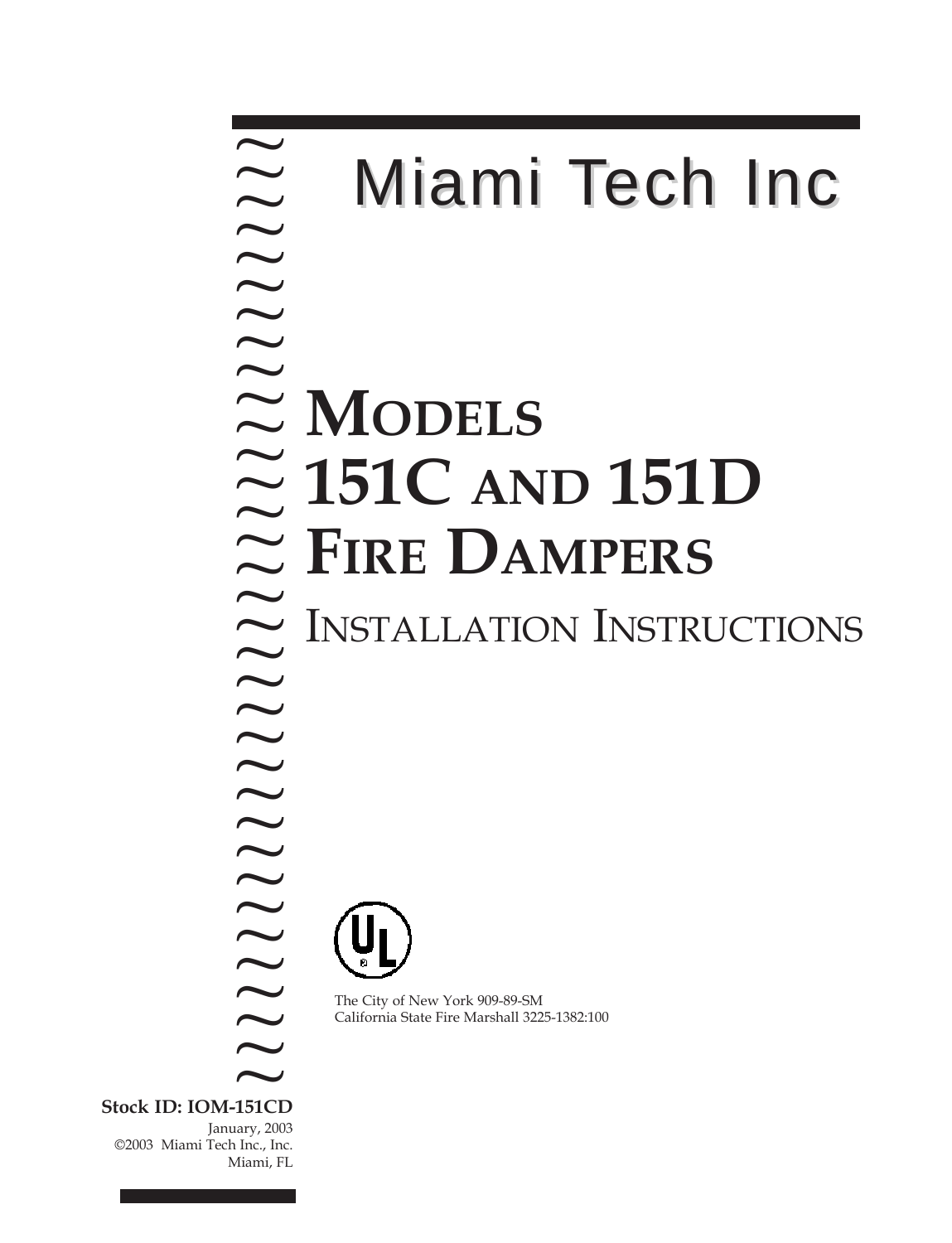# **Foreword**

This publication details the installation requirements for dynamic application fire dampers as manufactured by Miami Tech Inc.®. Use of this manual for systems or products not manufactured or supplied by Miami Tech Inc.® shall not be applicable.

All products covered by this manual have been tested in accordance with UL555 and are authorized to bear the UL classification mark for fire dampers. Specific Fire Damper model numbers and their corresponding UL file numbers may be found in UL's Fire Resistance Directory.

For specific fire damper location requirements, duct construction and connection or installation practices, refer to the following codes or standards:

### **NFPA Publications:**

NFPA 90A - Standard for the Installation of Air-Conditioning and Ventilation Systems

### **UL Publications:**

UL555 - Standard for Safety, Fire Dampers

### **SMACNA Publications:**

Fire, Smoke and Radiation Damper Installation Guide for HVAC Systems Guide HVAC Duct Construction Standards – Metal and Flexible

The Installation Instructions found within this manual have been specifically drawn and detailed to meet the requirements of UL555. Some jurisdictions may require additional or different installation methods; therefore, consult with the authority having jurisdiction for specific differences. For these cases, the requirements defined by the authority having jurisdiction will take precedence over the documents contained herein.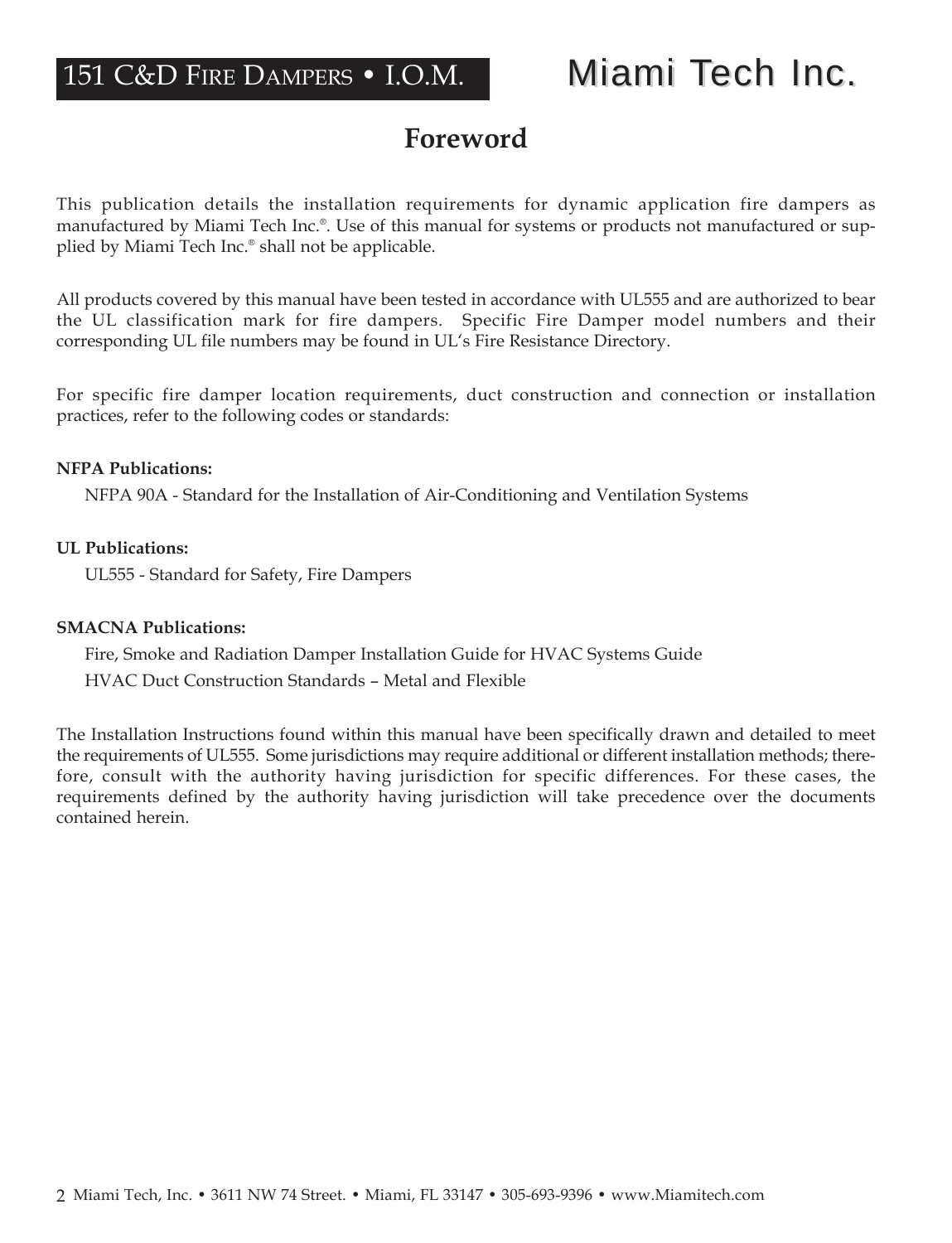# Miami Tech Inc.

## **Model 151C & 151D •** 1.5 Hr. Single Section Dynamic Fire Damper



### **NOTES:**

- 1. Sleeve shall be of the same or heavier gauge as the duct to which it is attached. Gauges shall conform to SMACNA or ASHRAE Duct Standards. When the following duct-sleeve connections are used, minimum gauge of the sleeve shall be 16 gauge on dampers not exceeding 36" wide x 24" high and 14 gauge on larger dampers: (a) angle reinforced standing seam, (b) angle reinforced pocket lock, (c) companion angle, or (d) metal fasteners spaced approximately 16" on center. Refer to the latest edition of UL 555 for connections which may be used in all systems.
- 2. Damper is secured to sleeve by the use of either 1/4" diameter steel nuts and bolts, No. 10 sheetmetal screws, 1/4" diameter steel rivets, or 1/2" long welds...all of which must be 6" on center and a maximum of 1 3/4" from the ends.
- 3. Fire dampers shall have clearance of  $1/8$ " per linear foot on width and height. The unit (damper and sleeve) may rest on the bottom of the opening and need not be centered.
- 4. Retaining angles shall be a minimum of  $1 \frac{1}{2}$ " x  $1 \frac{1}{2}$ " x 16 gauge steel. Angles increase in size proportionally, so that there will be a minimum of 1" overlap on the partition, and angles must also cover corners of opening.
- 5. The sleeve is retained in the partition opening by the use of either 1/4" diameter steel nuts and bolts, No. 10 sheetmetal screws, 1/4" diameter steel pop rivets or 1/2" long welds...all of which must be 6" on center and no more than 2" from the ends. Devices are to attach angle to sleeve only.
- 6. This installation is for dampers which are to be installed in masonry walls only. See Alternate Framing Methods on apge 5.
- 7. Connecting ducts shall be terminated at the sleeve or transition collar where a draw-band type breakaway joint is used.
- 8. Maximum rectangular or oval duct size of single section Model 151C or 151D is 22" wide x 20" high.
- 9. Maximum round duct size of single section Model 151C & 151D, unit is 22" round.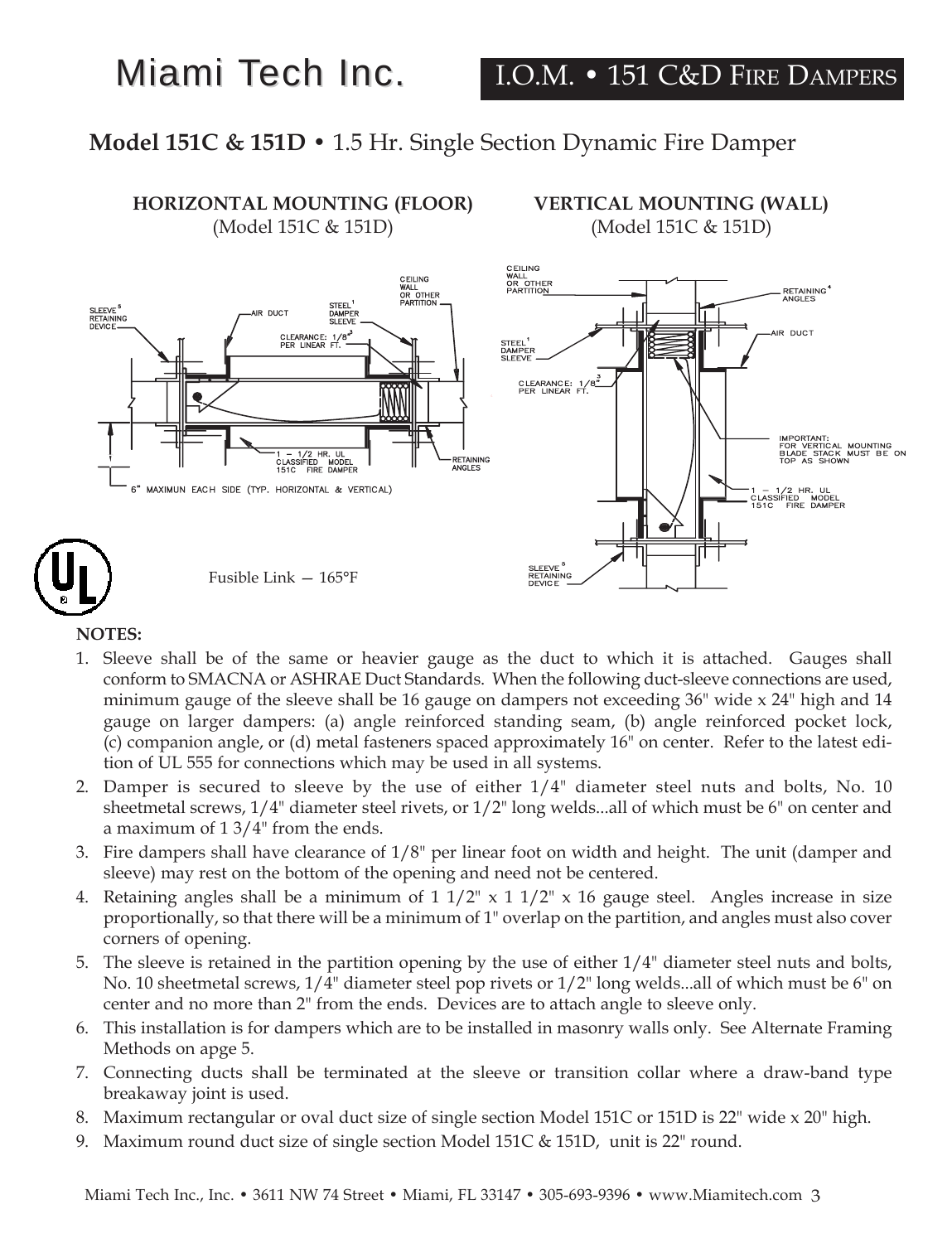# Miami Tech Inc.

## **What is a Fire Damper? What is a Fire Damper?**

*The National Fire Protection Association (NFPA) Standard 90A defines a fire damper as "a device, installed in an air distribution system, that is designated to close automatically upon detection of heat, to interupt migratory airflow, and to restrict the passage of flame."*

## **Types of Curtain Fire Dampers:**

Curtain type Fire Dampers are available in three configurations.





Blades & Frame in Airstream.



Blades out of Airstream. This provides better free flow area and pressure drop than Type A.

**Type C**



Blades and frame are out of Airstream; primarly used when transitioning to round or square duct. Type C provides maximum pressure drop characteristics with blades and frame out of airstream.

## **STATIC RATED OR DYNAMIC RATED, WHATS THE DIFFERENCE?**

Underwriters Laboratories (UL) Standard for Safety 555 catagorizes smoke and fire control systems as either static or dynamic. UL555 defines dampers intended to close under no airflow conditions as dampers for static systems, and dampers intended to close under flow conditions as dampers for dynamic systems.

As of July 1, 2002, all Dynamic Fire Dampers must meet the "new" UL555 Standard. This Standard changes the way Dynamic Fire Dampers are tested. The new Standard requires all manufacturers to retest to a stricter requirment. This insures better designed and built dampers.

**Miami Tech Inc. Model 151 has been tested and has passed in both Vertical and Horizontal Installation.**

## **Did you know? ... Did you know? ...**

Fire Dampers must be mounted in a steel sleeve. The damper and sleeve assembly is held in place by using retaining angles on each side of the wall. Ductwork shall be connected to eigther side with a "break away" connection. This allows the damper to remain in the wall in the event that ductwork fall during a fire. All necessary mounting products are available from Miami Tech Inc.